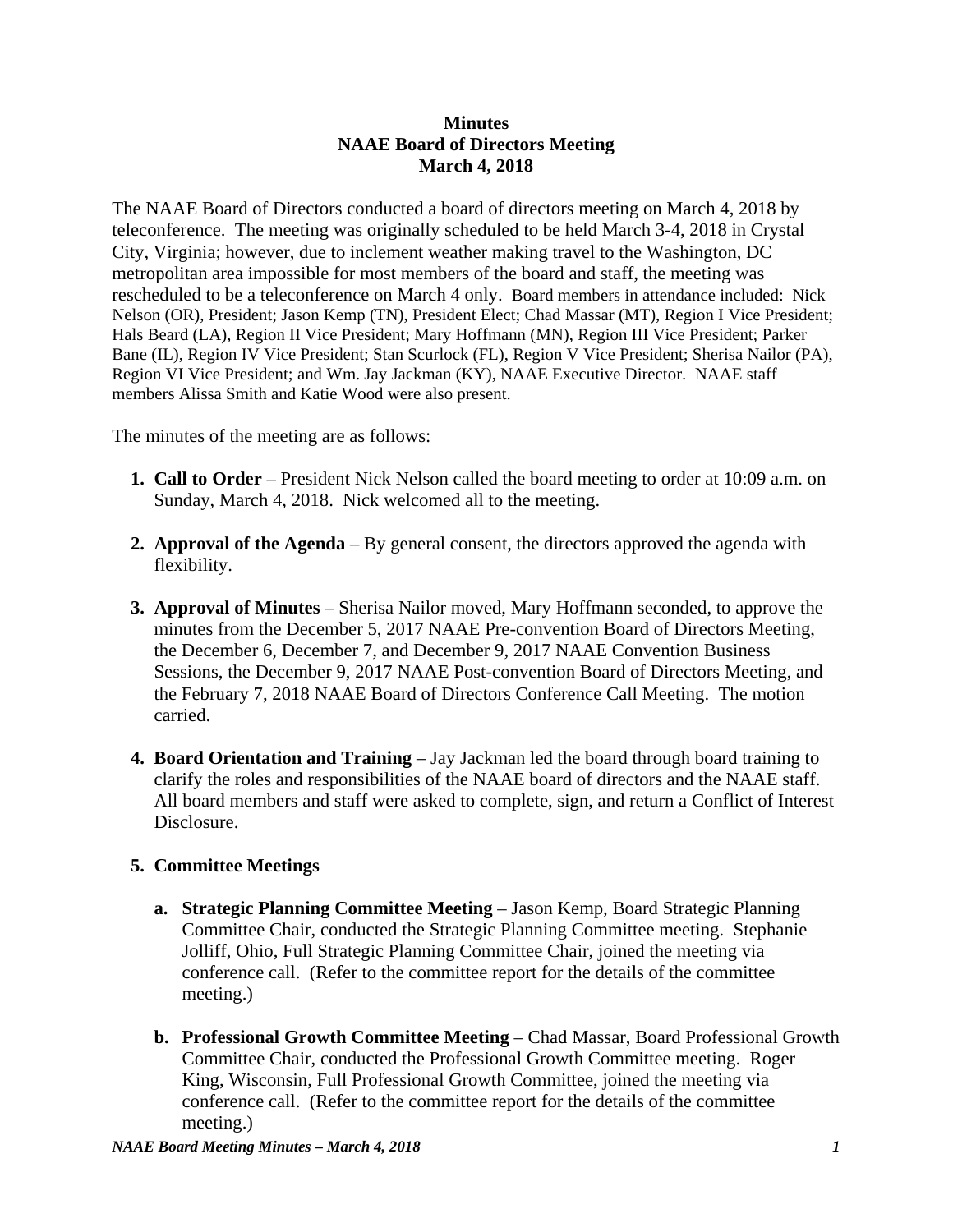- **c. Public Policy Committee Meeting** Mary Hoffmann, Board Public Policy Committee Chair, conducted the Public Policy Committee meeting. Linda Sattler, Wisconsin, Full Public Policy Committee Chair, joined the meeting via conference call. (Refer to the committee report for the details of the committee meeting.)
- **d. Policy and Bylaws Committee Meeting**  Hals Beard, Board Policy and Bylaws Committee Chair, conducted the Policy and Bylaws Committee meeting. Brittany Kloer, Indiana, Full Policy and Bylaws Committee Chair, joined the meeting via conference call. (Refer to the committee report for the details of the committee meeting.)
- **e. Marketing Committee Meeting** Sherisa Nailor, Board Marketing Committee Chair, conducted the Marketing Committee meeting. Todd Thomas, Colorado, Full Marketing Committee Chair, was unavailable to join the meeting via conference call. (Refer to the committee report for the details of the committee meeting.)
- **f. Finance Committee Meeting**  Parker Bane, Board Finance Committee Chair, conducted the Finance Committee meeting. Kris Beaver, Wisconsin, Full Finance Committee Chair, joined the meeting via conference call. (Refer to the committee report for the details of the committee meeting.)
- **g. Member Services Committee Meeting**  Stan Scurlock, Board Member Services Committee Chair, conducted the Member Services Committee meeting. Jerrod Lundry, Oklahoma, Full Member Services Committee Chair, was unavailable to join the meeting via conference call. (Refer to the committee report for the details of the committee meeting.)
- **6. Committee Reports and Approvals** It was agreed that board committee chairs would post committee reports to the respective committee pages on Communities of Practice and that the reports would be approved by the directors during the next conference call meeting. Lists of committee priorities for the 2018 regional meetings are due to the NAAE office April 2, 2018.
- **7. Associate Executive Director's Report** Alissa Smith, NAAE Associate Executive Director, presented a report on NAAE membership and professional development activities and initiatives planned for 2018.
- **8. Executive Director's Report**  Jay Jackman presented the financial report. Parker Bane moved, Sherisa Nailor seconded, to accept the 2016-17 independent audit report; the motion carried.
- **9. Agriscience Initiative** Jay Jackman presented the background for the NAAE Agriscience Initiative, including the paper entitled, "The Case for Agriscience Education in the 21<sup>st</sup> Century." Alissa Smith presented the plans for the Agriscience Teacher Fellows program. Stan Scurlock moved, Sherisa Nailor seconded, to refer the details of the Agriscience Teacher Fellows program to an *ad hoc* committee to move the fellows program forward;